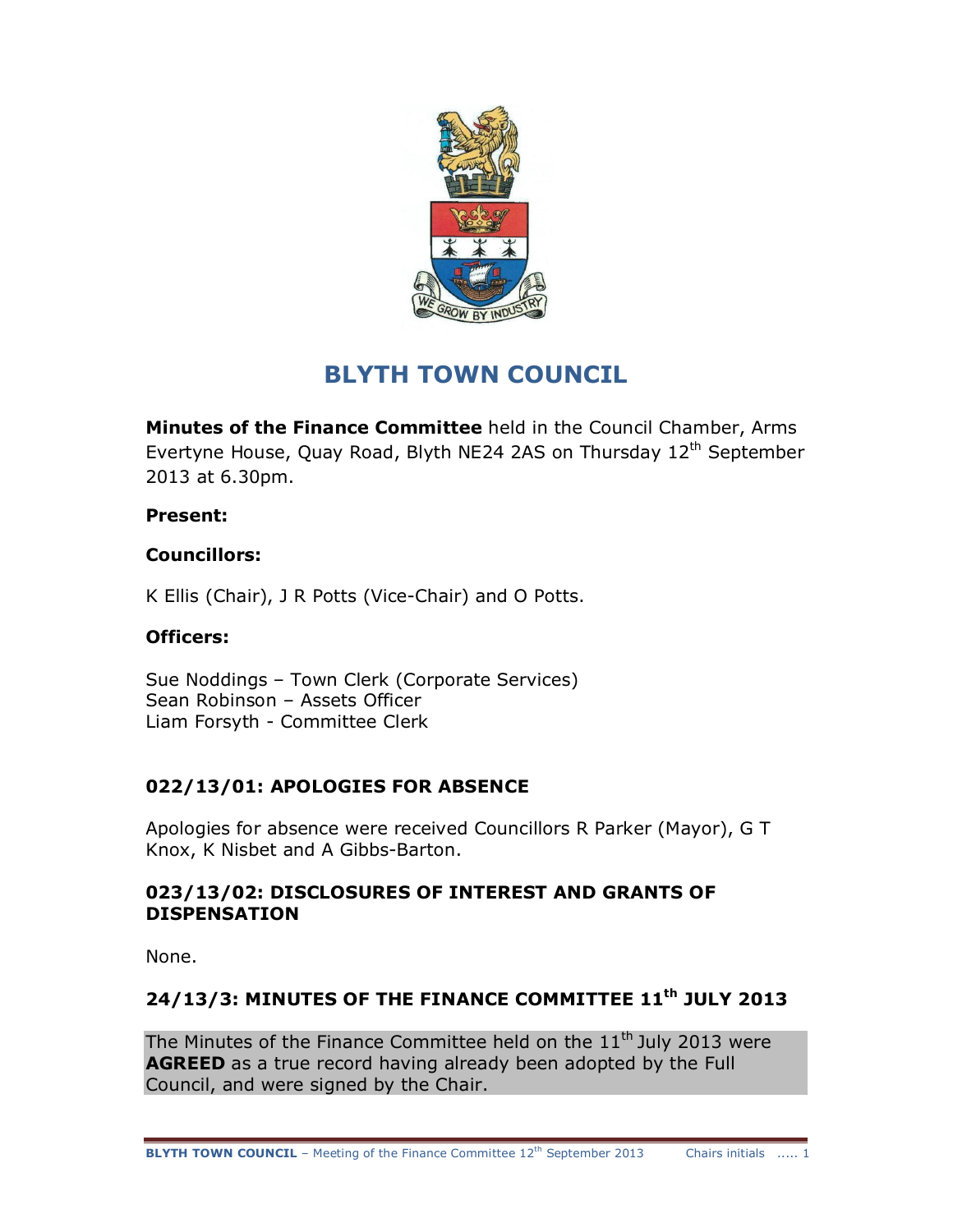## **25/13/4: UPDATE ON THE FINANCIAL REPORTS**

#### 4.1 Update on the Investment Accounts

The Town Clerk (Corporate Services) informed the Committee that she had been in discussions with John Harrison from the Co-operative Bank. Issues such as the Banks reported loss were discussed and a statement was provided. Mr J Harrison assured the Council that it would not affect the Bank's grading and that the losses were relative to 7% core equity capital after adjustments.

The Chair, Councillor K Ellis asked that all Councillors be circulated with the update. **Action: SN/LF**

Councillor J R Potts enquired as what figure we are covered for. The Town Clerk (Corporate Services) commented that she believe the initial figures is £500,000 however this is to be investigated.

The Town Clerk (Corporate Services) provided an update on the investment accounts and informed the Committee of the discussions held with the Co-operative Bank. It was noted that two questions were posed first regarding the bank providing statements and regarding interest rates.

The Town Clerk (Corporate Services) noted that regarding collating the accounts that Mr J Harrison's recommendation was to keep the current arrangement of a fixed rate and a 95 day accounts.

The Committee was also informed that the August statement from 95 day account had not yet been received and thus a clearer picture could not yet be generated. It was however noted that the balances can be asked for directly at the bank.

Councillor J R Potts commented that the current statement arrangement is not suitable for Councils/Meetings in general, as we need to know what interest is being earned.

A further discussion was held about the potential to transfer funds elsewhere following the trial period.

It was **AGREED** that potential avenues are to be explored by the Town Clerk (Corporate Services) in order to best develop the investments of the Town Council.

It was also **AGREED** that the Town Clerk (Corporate Services) is to chase up the figure for interest earned. **Action: SN**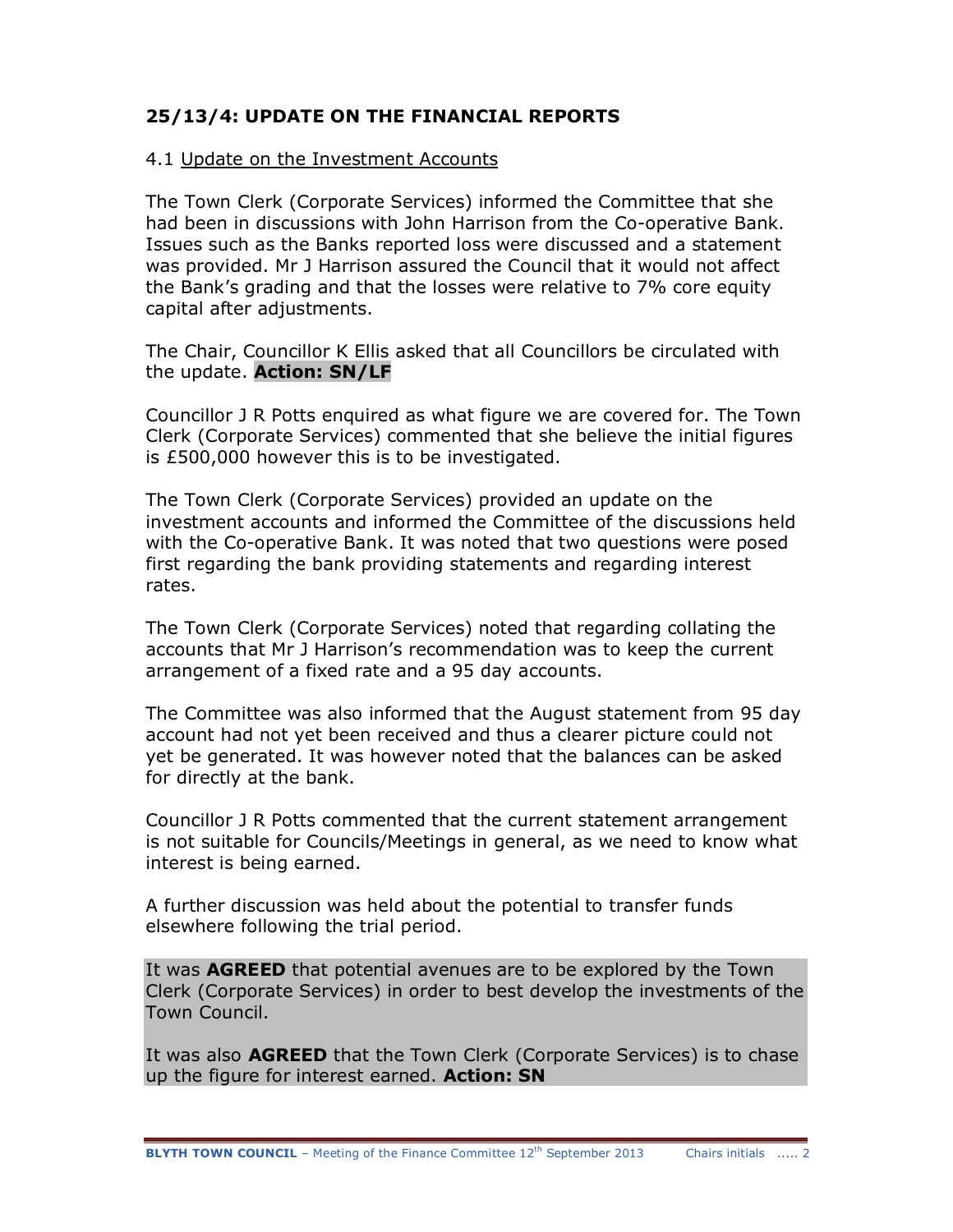#### 4.2 Update on Management Control Reports

The Town Clerk (Corporate Services) informed the Committee that the income will dramatically increase with the second payment of the precept being imminent.

Councillor J R Potts commented that the sub-group is to meet in order to sort out the incoming funds and make sure that it is placed within an appropriate account. **Action: LF**

Employee costs were outlined and then discussed by the Committee.

Regarding office costs, Councillor J R Potts outlined that the total for cleaning may come in at slightly more than expected. The Town Clerk (Corporate Services) noted that it was an annualised contract and that the contract is developing well and a good service is being provided.

The Town Clerk (Corporate Services) sought clarification regarding costs to be used from the budget of the Planning and Development Committee for a Town Planner. Councillor J R Potts noted that there is a need for a Town Planner to conduct an audit in order to get the ball rolling for the neighbourhood plan.

A discussion was also held regarding civic events. It was noted that the Council had provided a donation on behalf of the Mayor to the Royal Northumberland Yacht Club.

The Assets Officer provided an update on the Allotments, noting that he had received a quote for providing water for the sites at Laverock Place and Delaval Gardens. It was also noted that at present the invoice has not been received for the water at the Bolam Avenue site.

Councillors J R Potts enquired as to whether there were any updates regarding the contract with Northumberland County Council. The Town Clerk (Corporate Services) informed the Committee that she had held a meeting with Dave Bamford and Steve Bucknall from Northumberland County Council. It was noted that VAT would not be charged and that the provision would includes a basic service and planned maintenance.

It was noted that some of the services had been paid for already as the contract has rolled over from the previous year.

#### 4.3 Committee Spending Review

Following on from the last Meeting of the Finance Committee, a brief update was provided.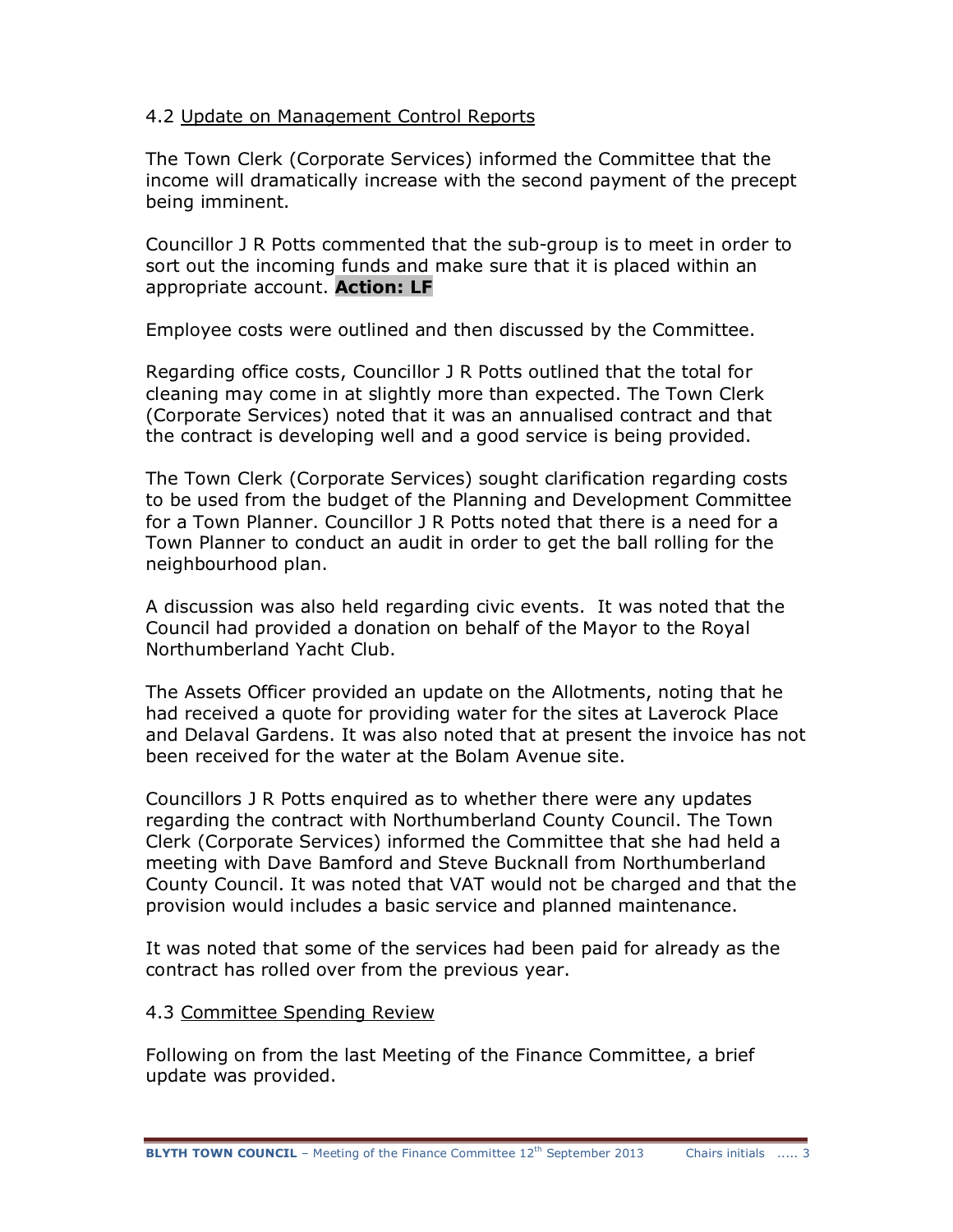It was noted that the Events Committee was operating slightly under budget at present and that the deadline for the Community Grants Committee is 30<sup>th</sup> September 2013.

#### 4.4 Budgetary updates and revisions

This item was discussed following on from a request from Councillor J R Potts. It was noted that there is a great importance in displaying such items clearly within individual Committee/ Working Group Minutes.

It was also noted that it is important to document when the spending comes from the Town Council's balances.

A discussion was held regarding how best to display such findings and expenditure within the accounts. It was commented that advice from the internal auditor is to be sought and how best to note business expenditure.

## **26/13/05 UPDATE REGARDING EBOR HOUSE**

An update was provided by the Town Clerk (Corporate Services) on the current situation regarding Ebor House. It was commented that following on from discussions with the landlady, Blyth Town Council had paid for internal maintenance work.

It was commented that the work conducted was significantly under the cost suggested by the landlady.

The Town Clerk (Corporate Services) commented that following on from this that she had written and asked for confirmation that the work was completed to standard. It was noted that no response had been received.

Councillor J R Potts commented that a final letter needed to be sent in order to bring proceedings to a close. This was **AGREED. Action: SN**

Councillor K Ellis wished to thank the Town Clerk (Corporate Services) for her work on this item.

## **27/13/06: UPDATE ON THE OFFICE MOVE**

The Town Clerk (Corporate Services) noted that the plans had been implemented and that work was ongoing to improve facilities within the kitchen.

The Committee was informed that two further tables are required for the Council Chamber. **Action: SN**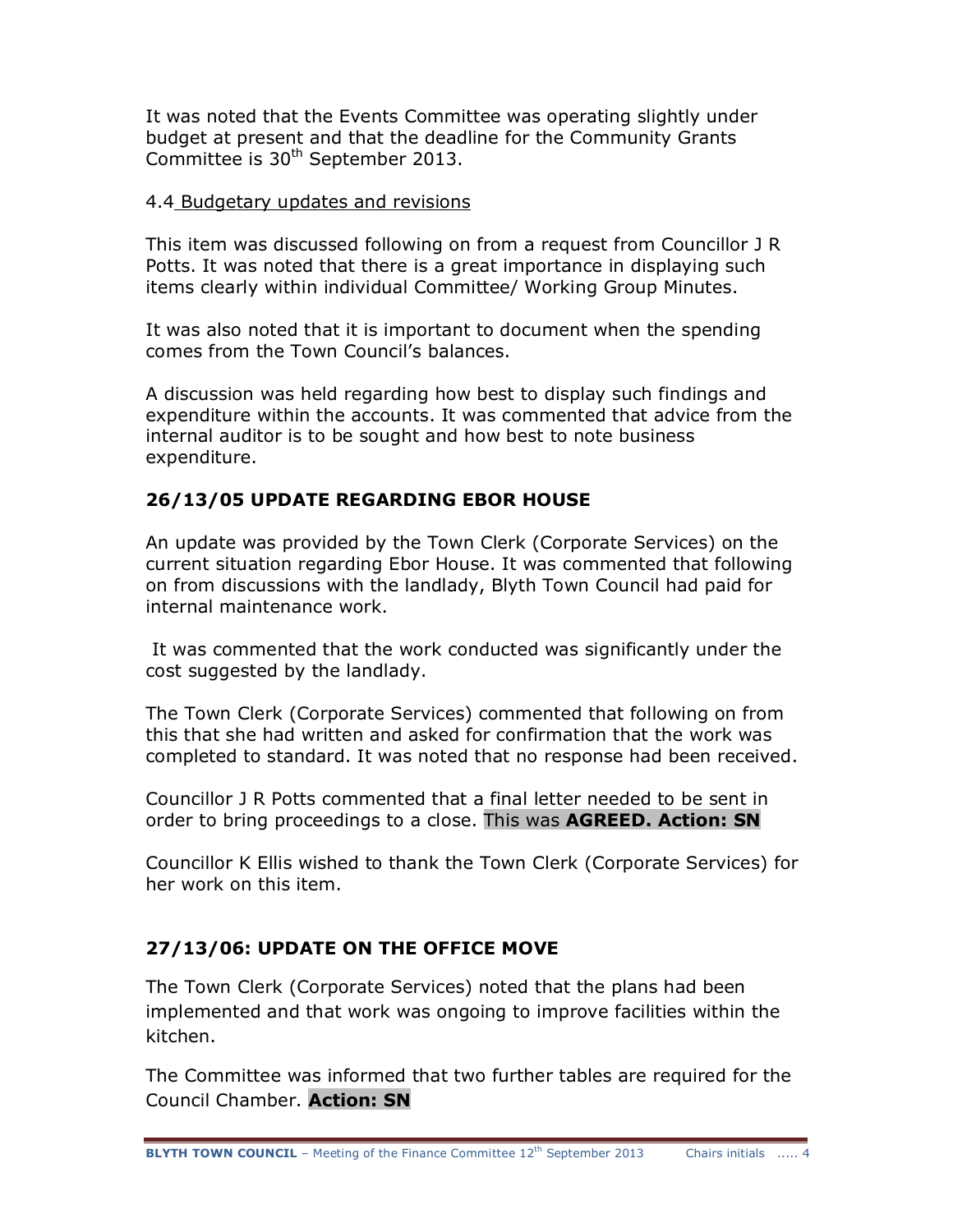Councillor J R Potts enquired as to whether a TV licence had been purchased. The Committee Clerk responded that a TV licence had not been purchased as no TV signal was received by the TV and that at present it is believed its sole function will be to display Agenda's and planning applications.

## **28/13/07 UPDATE ON THE CONTRACTUAL AGREEMENTS WITH NORTHUMBERLAND COUNTY COUNCIL**

It was noted that this had been discussed under item 4.2 and no further comment was made.

## **29/13/08: UPDATE ON THE IT EQUIPMENT**

## 8.1 Tablet Devices

The Committee Clerk provided an outline of his recommendation. It was recommended that at present, that tablet computers would not enhance or support the work of the Council.

This recommendation was supported by the Committee.

8.2 Investigations regarding the provision of cloud facilities and potential IT support retainership.

It was commented that this was very much at the early investigation stage and that it was to be chased up by the Committee Clerk. **Action: LF**

Councillor J R Potts again reiterated the need to test back up facilities in order to be guard against any potential failings.

The Committee discussed a potential IT retainer, however no decision was made.

## **30/13/09 UPDATE ON TOWN COUNCIL INSURANCE COVERAGE**

The Town Clerk (Corporate Services) outlined for the Committee the insurance arrangements. It was noted that a documenting the relevant figures is to be circulated to all Councillors. **Action: SN**

Councillor K Ellis commented this represented a very good deal for the Council.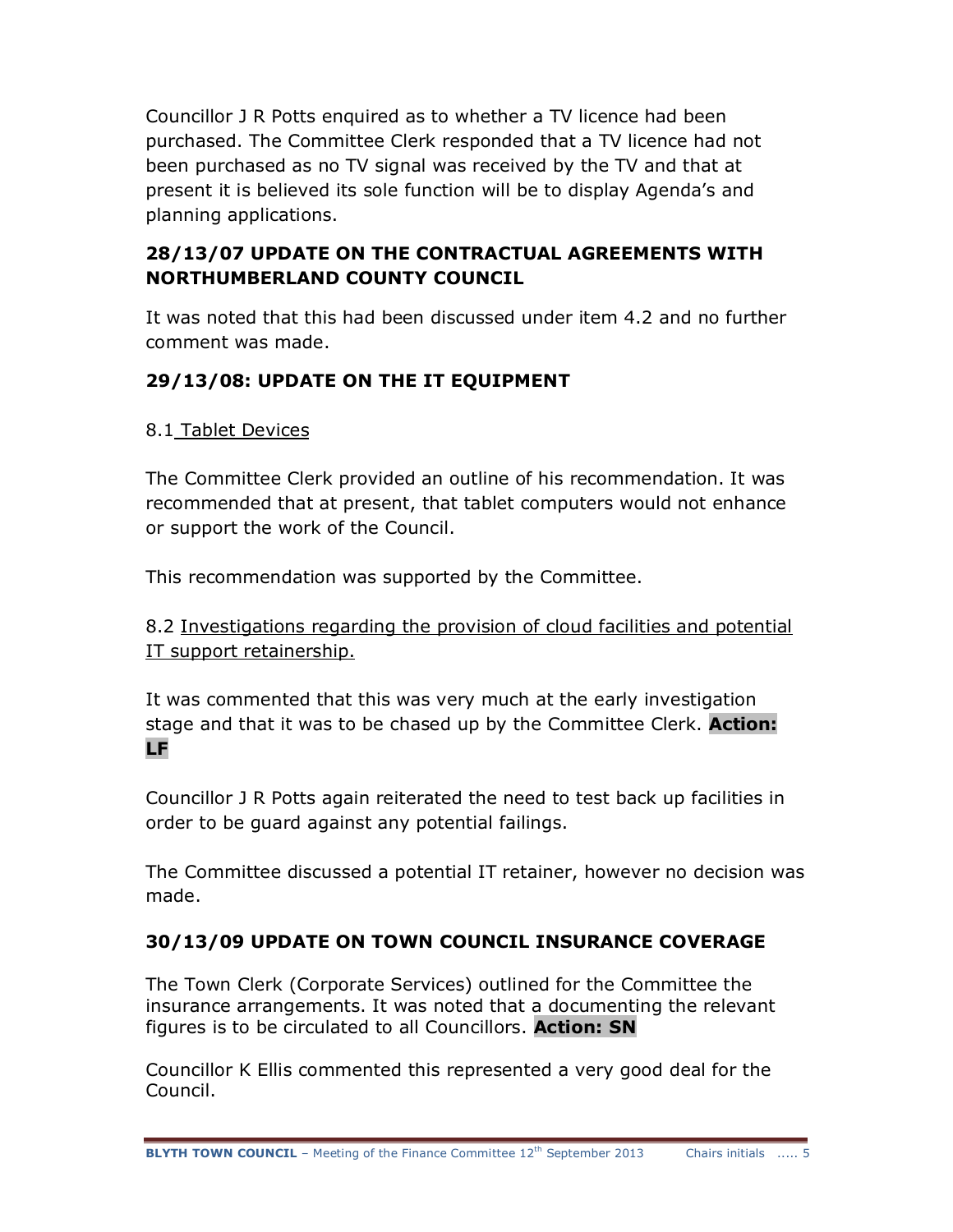Councillor J R Potts commented as to how and whether Councillors were covered if they provided poor advice to a member of the Public. The Town Clerk (Corporate Services) commented that following on from conversations it was noted that Councillors tend not to give advice in the manner of a consultant and that this type of generic advice was covered.

J R Potts also enquired as to whether bus shelters were insured. Discussion was held on this topic and it was commented by the Town Clerk (Corporate Services) that Public Liability covered related issues however the Committee noted that this would not cover a knocked down bus shelter.

It was further noted that the insurance company is to be given 14 days notice of any fireworks display.

### **31/13/10 ANY OTHER BUSINESS AND ITEMS FOR URGENT ATTENTION**

The Town Clerk (Corporate Services) informed the Committee that contact has been received from Major D Fairbairn seeking a contribution to the Territorial Army for the curry lunch and Remembrance Day Services.

The Committee **AGREED** that a cheque is to be provided for presentation.

## **32/13/11 DATE OF THE NEXT MEETING**

The next meeting of the Finance Committee is to be held on Thursday  $7<sup>th</sup>$ November 2013 at 6.30pm in the Council Chamber at Arms Evertyne House.

#### **MEETING CLOSED AT 7.50pm**

Confirmed as a true record

And signed by the Chair ..............

Date..................